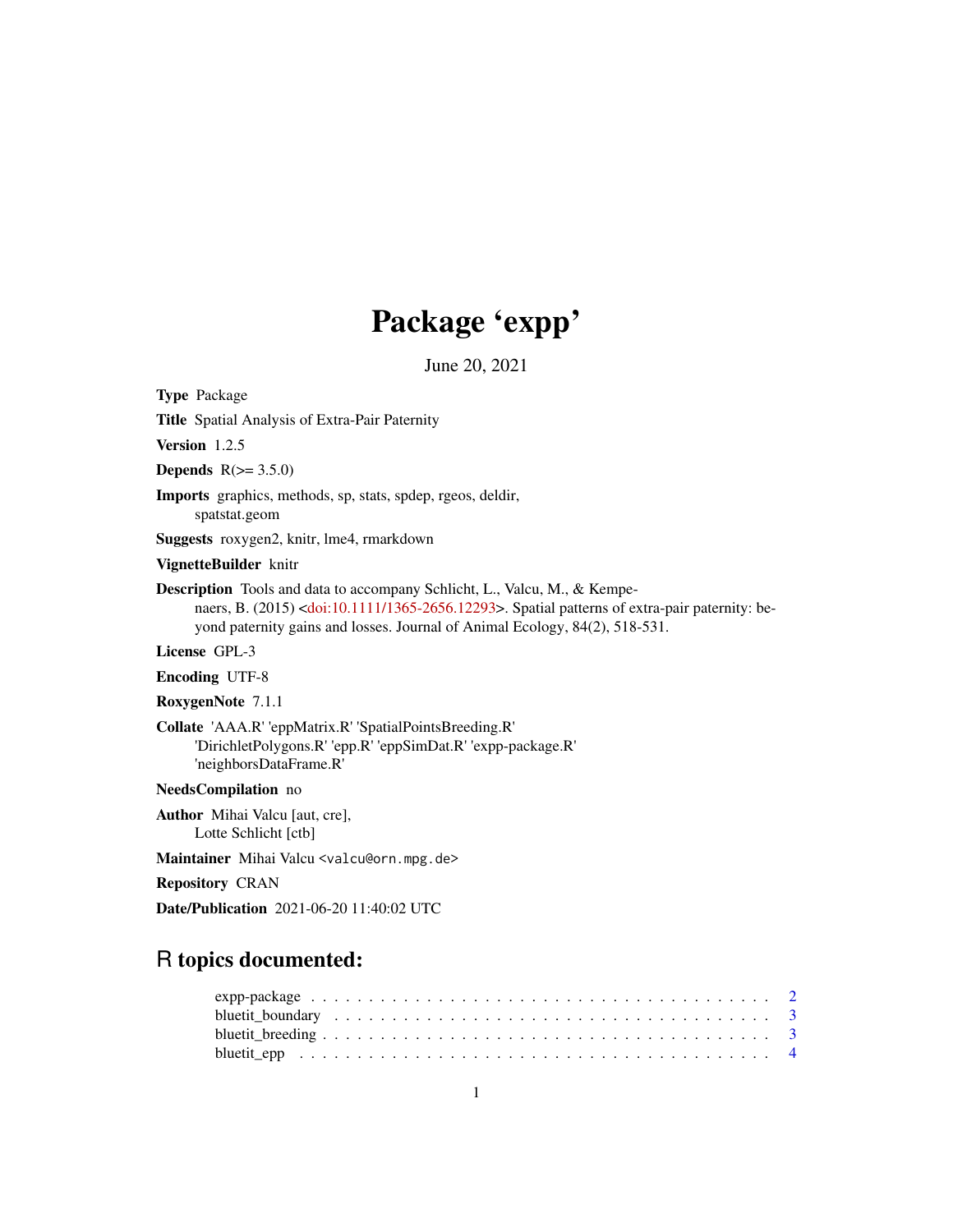### <span id="page-1-0"></span>2 expp-package

| Index | 15 |
|-------|----|
|       |    |
|       |    |
|       |    |
|       |    |
|       |    |
|       |    |

expp-package *Tools and data to accompany Schlicht, Valcu and Kempenaers "Spatial patterns of extra-pair paternity: beyond paternity gains and losses"*

#### Description

The expp package provides classes and functions for the investigation of the probability of having extra-pair young within local networks of breeding pairs including both realized and potential extrapairings.

#### Details

| Package: | expp        |
|----------|-------------|
| Type:    | Package     |
| Version: | 1.0         |
| Date:    | 2014-Aug-04 |
| License: | GPL-3       |

See help(epp) and vignette('expp')

#### Functions

| epp      | I data-transformation to male-female combinations and their extra-pair levels<br>Final                         |
|----------|----------------------------------------------------------------------------------------------------------------|
| eppSimDa | $T_{\rm OV}$ .<br>t creation to investigate potential Type I error rate inflation for models where<br>-dataset |

[neighborsDataFrame](#page-11-1) nb object to data.frame

—————————————-

[DirichletPolygons](#page-4-1) Territory calculation via Dirichlet tesselation [eppMatrix](#page-8-1) data.frame to eppMatrix object [SpatialPointsBreeding](#page-11-2) data.frame to SpatialPointsBreeding object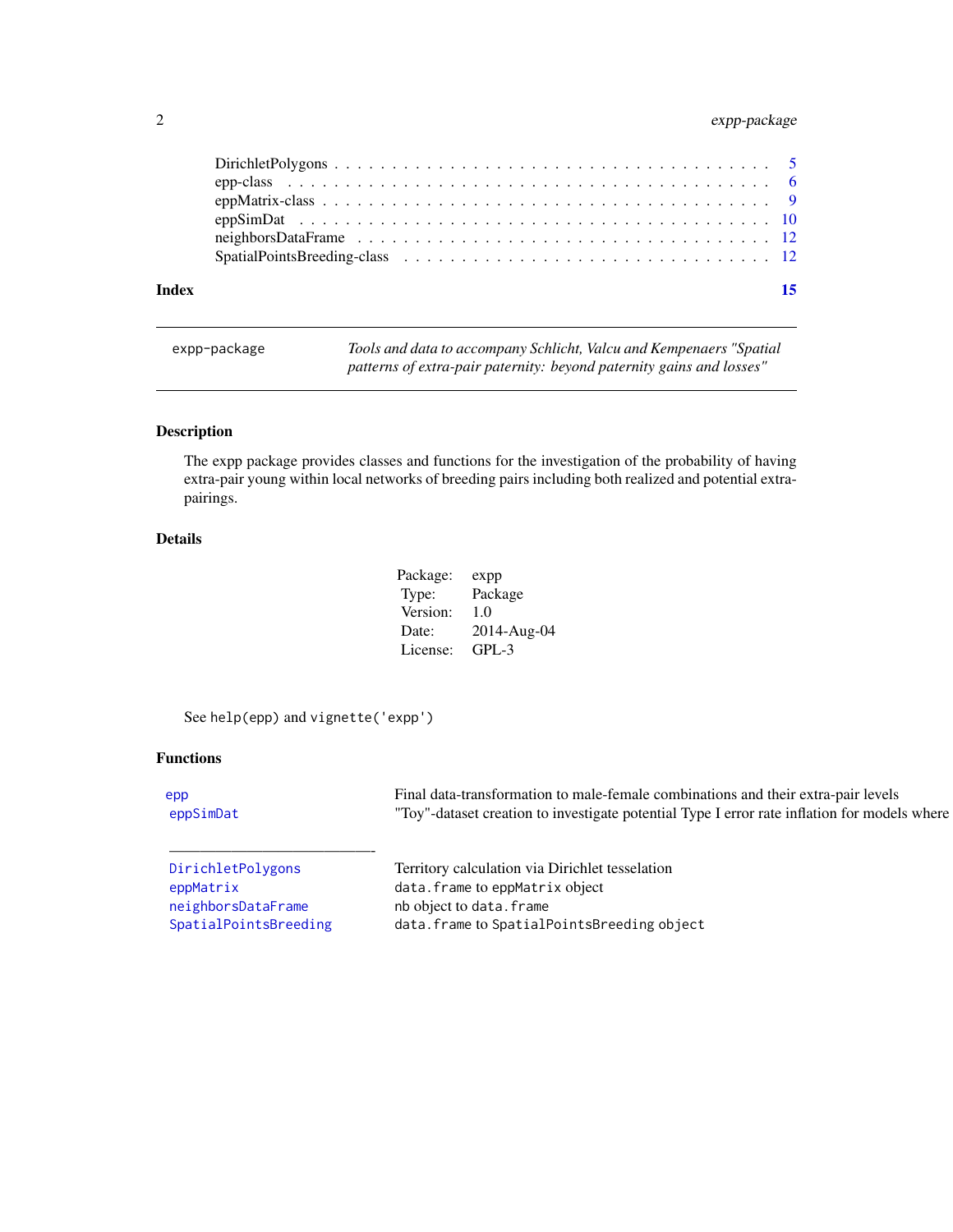#### <span id="page-2-0"></span>bluetit\_boundary 3

#### Author(s)

Mihai Valcu and Lotte Schlicht Maintainer: Mihai Valcu <valcu@orn.mpg.de>

#### References

Schlicht, Lotte, Mihai Valcu, and Bart Kempenaers. "Spatial patterns of extra-pair paternity: beyond paternity gains and losses." Journal of Animal Ecology 84.2 (2015): 518-531.

bluetit\_boundary *Study area boundary.*

#### Description

SpatialPolygonsDataFrame Study area boundary of two Blue Tit populations: Kolbeterberg, Vienna, Austria (1998 through 2004) and Westerholz, Bavaria, Germany (2007 through 2011) .

#### Format

A SpatialPolygonsDataFrame with 12 SpatialPolygons.

list("year\_") numeric. The year of the observation.

#### Examples

```
data(bluetit_boundary)
summary(bluetit_boundary)
```
bluetit\_breeding *Blue Tit breeding data.*

#### Description

Breeding data recorded for two Blue Tit populations in Kolbeterberg, Vienna, Austria (1998 through 2004) and Westerholz, Bavaria, Germany (2007 through 2011) . The data set contains breeding attempts locations, the respective social pair, and several individual and nest parameters.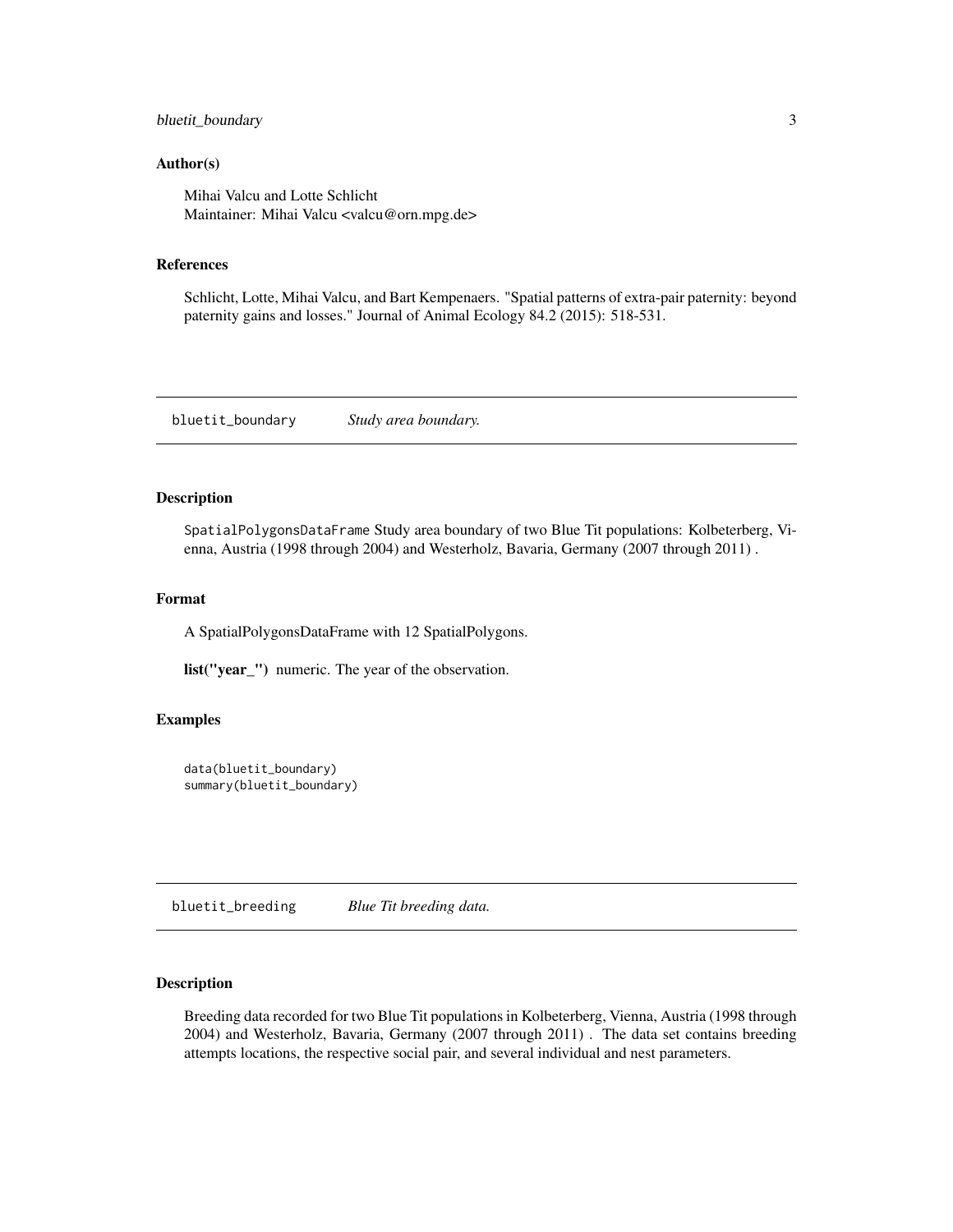#### <span id="page-3-0"></span>Format

A data frame with 1025 observations on the following 10 variables.

- year\_ numeric. The year of the observation.
- id numeric. The identity of the nest box in which the breeding attempt took place.
- x numeric. The east-west location of the nest box.
- y numeric. The north-south location of the nest box.
- female character. The identity of the female.
- male character. The identity of the male.
- layingDate numeric. The day of the year when the first egg was produced.
- male\_age character. The age class of the male ('juv' = 1st year breeder; 'adult' = older)
- male\_tarsus numeric. tarsus length (mm))
- study\_area character. The study area name.

#### Examples

data(bluetit\_breeding) head(bluetit\_breeding)

bluetit\_epp *Blue tit extra-pair paternity data.*

#### Description

data.frame Extra-pair paternity data recorded for two Blue Tit populations in Kolbeterberg, Vienna, Austria (1998 through 2004) and Westerholz, Bavaria, Germany (2007 through 2011) .

#### Format

A data frame with 425 observations on the following 3 variables.

- year\_ numeric. The year of the observation.
- female character. The female involved in the respective EPP event.
- male character. The male involved in the respective EPP event.

#### Examples

data(bluetit\_epp) head(bluetit\_epp)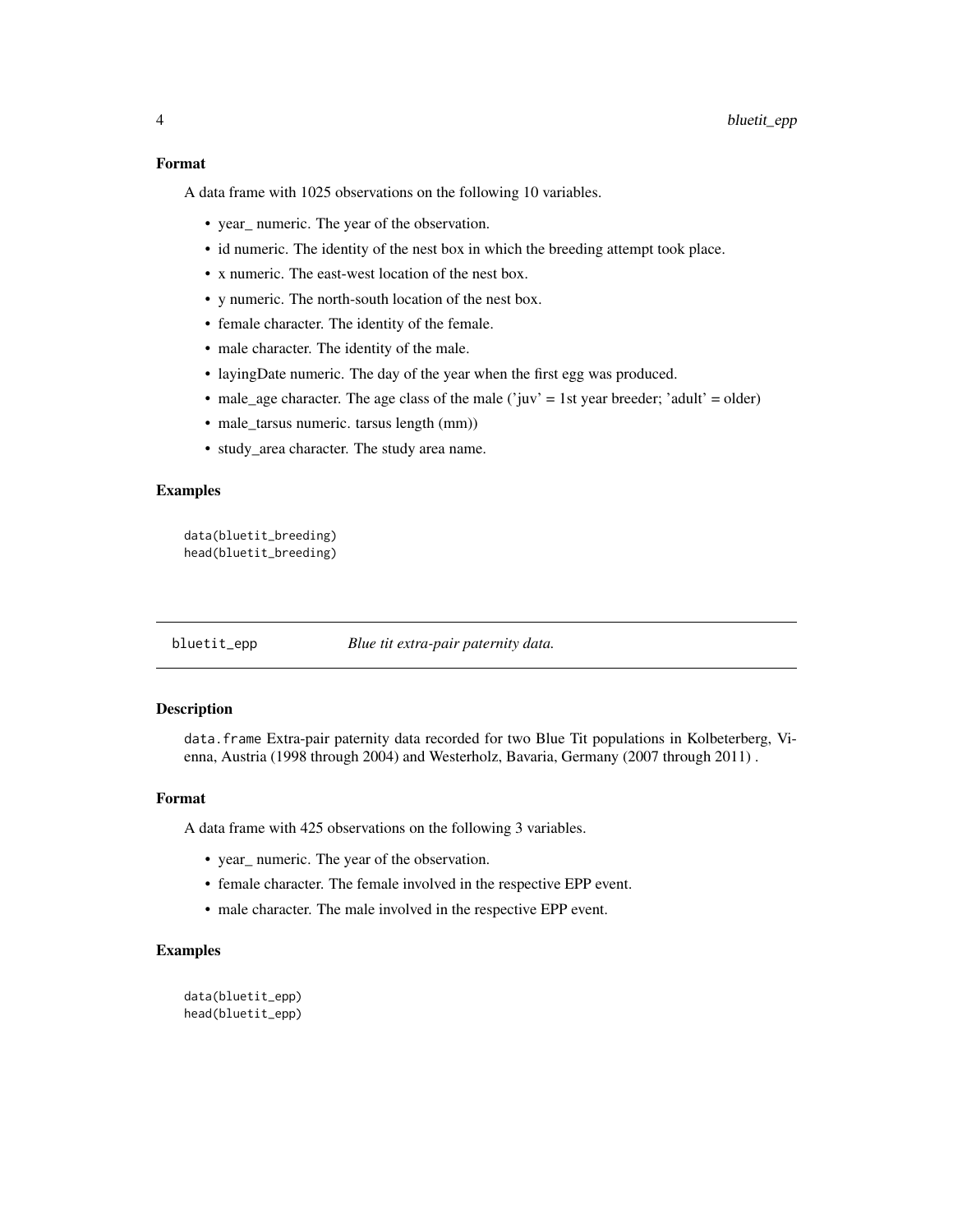#### <span id="page-4-1"></span><span id="page-4-0"></span>Description

Computes the Dirichlet polygons using a [SpatialPointsBreeding](#page-11-2) object and optionally a boundary [SpatialPolygons](#page-0-0) or a vector containing id-s located at the boundary.

#### Usage

```
DirichletPolygons(x, boundary, ...)
```
## S4 method for signature 'SpatialPointsBreeding,missing' DirichletPolygons(x, boundary, ...)

```
## S4 method for signature 'SpatialPointsBreeding, integer'
DirichletPolygons(x, boundary, width)
```

```
## S4 method for signature 'SpatialPointsBreeding, SpatialPolygons'
DirichletPolygons(x, boundary)
```
#### Arguments

| $\mathsf{x}$ | A SpatialPointsBreeding object.                                                                                                                                                         |
|--------------|-----------------------------------------------------------------------------------------------------------------------------------------------------------------------------------------|
| boundary     | A Spatial Polygons or a vector of integers containing the id-s located at the<br>boundary. When missing boundary is inferred using ripras in spatstat.geom                              |
|              |                                                                                                                                                                                         |
| $\cdots$     | passed to ripras                                                                                                                                                                        |
| width        | argument passed to gBuffer. It defines the distance between boundary boxes<br>and the boundary polygon; it is set by default to half of the average distance<br>between boundary boxes. |

#### Examples

```
d = data frame(x = c(4, 17, 16, 41, 41, 43, 86, 62, 71, 92, 95, 53, 34, 27, 53),y = c(3, 18, 36, 6, 18, 50, 3, 21, 40, 43, 57, 62, 62, 45, 37),
 id = 1:15, male = paste0('m', 1:15), female = paste0('f', 1:15),
    stringsAsFactors=FALSE)
b = SpatialPointsBreeding(d, id = 'id', breeding = "male + female)# boundary is inferred based on the Ripley-Rasson estimate of the spatial domain
dp1 = DirichletPolygons(b)
plot(dp1)
```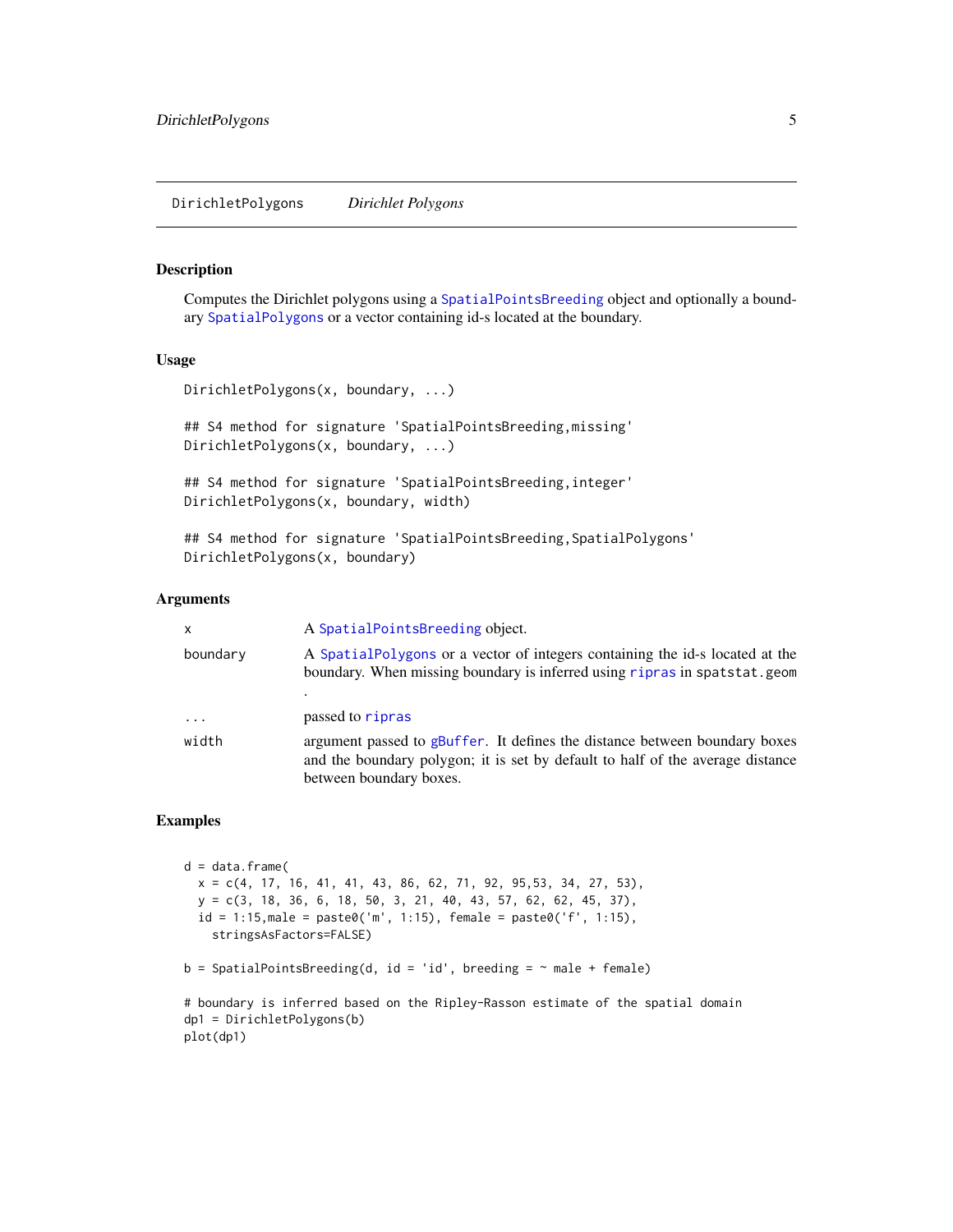```
6 epp-class
```

```
# boundary is given
brdy2 = rgeos::readWKT("POLYGON((28 71,67 68,70 49,84 49,90 74,111 65,107
                      36,78 28,98 15,98 -4,74 -7,-2 -8,0 31,28 71) )")
dp2 = DirichletPolygons(b, boundary = brdy2)
plot(dp2)
# boundary is inferred based on the boundary id-s.
# define boundary id-s using a 'Follow-The-Dots' strategy.
brdy3 = as.integer(c(1, 2, 4, 7, 9, 10, 11, 12, 13, 14, 3))
dp3 = DirichletPolygons(b, boundary = brdy3)
plot(dp3)
# setting width manually
dp4 = DirichletPolygons(b, boundary = brdy3, width = 2)plot(dp4)
plot(dp1)
plot(dp2, add = TRUE, border = 2)plot(dp3, add = TRUE, border = 3)plot(dp4, add = TRUE, border = 4)plot(b, add = TRUE)
```
epp-class *Building data-set for realized and unrealized EPP-pairs*

#### <span id="page-5-1"></span>Description

epp combines a SpatialPointsBreeding, a SpatialPolygons\* as obtained from DirichletPolygons and a eppMatrix to create the spatial context for every potential and realized extra-pair male-female combination.

#### Usage

```
epp(breedingDat, polygonsDat, eppDat, maxlag = 3)
## S4 method for signature 'epp,missing'
plot(x, zoom, maxlag = 3, zoom.col = "grey", ...)## S4 method for signature 'epp'
barplot(height, relativeValues = FALSE, ...)
## S4 method for signature 'epp'
as.data.frame(x)
```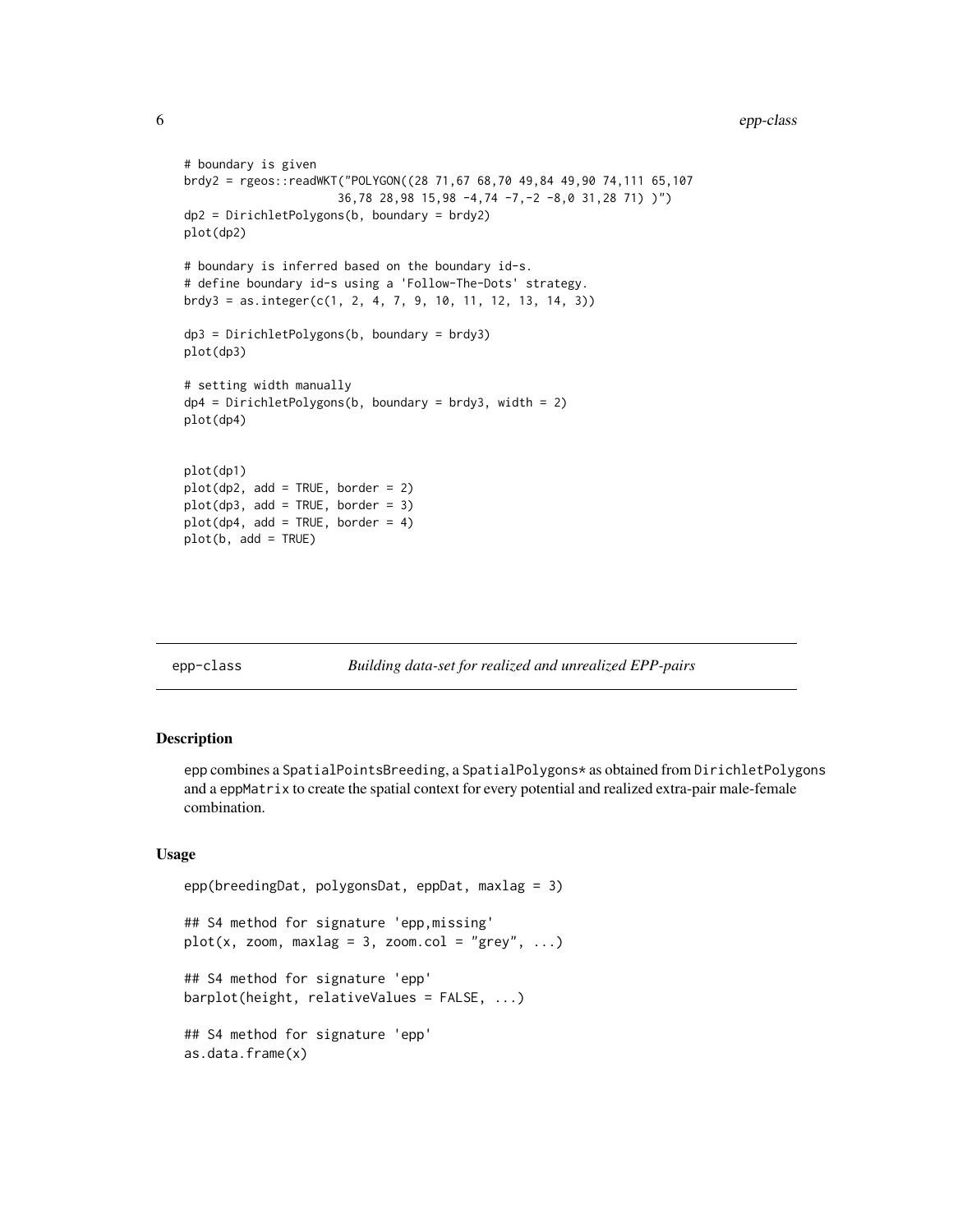#### epp-class 7

#### Arguments

| breedingDat | A SpatialPointsBreeding object, created by the SpatialPointsBreeding func-<br>tion                                                                                                                                       |
|-------------|--------------------------------------------------------------------------------------------------------------------------------------------------------------------------------------------------------------------------|
| polygonsDat | A SpatialPolygons* object as obtained by calling DirichletPolygons function                                                                                                                                              |
| eppDat      | An object of class eppMatrix                                                                                                                                                                                             |
| maxlag      | A numeric value indicating the maximum breeding distance for which male-<br>female combinations should be calculated. When plotting it defines the outer-<br>most row of neighbors plotted around a focal id set by zoom |
| x, height   | an epp object                                                                                                                                                                                                            |
| zoom        | a SpatialPointsBreeding id which is used for subsetting prior to plot                                                                                                                                                    |
| zoom.col    | background color of the id (and hence the polygon) set by zoom                                                                                                                                                           |
| $\cdots$    | further arguments to pass to plot. SpatialPointsBreeding and plot. SpatialPolygons*                                                                                                                                      |
|             | relativeValues Defines the unit of the y-axis. TRUE plots proportions, FALSE absolute num-<br>bers.                                                                                                                      |

#### Details

'plot' plots the territories, the identity of males ('m...') and females ('f...') at breeding sites (numbers), and the extra-pair events (dashed red arrows). Individuals that had extra-pair offspring are marked red. The parameter 'zoom' can be used to make a detailed visual check of a specific location (nestbox) and its surroundings.

'barplot' displays the distribution of extra-pair events over different breeding distances between the partners (in the number of territories) as vertical bars. Note that the distribution of all potential extra-pair partners is displayed as a dashed line only if the argument 'relativeValues' is TRUE.

#### Value

Returns an S4-class epp-object with 5 slots:

| breedingDat | Input breeding data-set.                                                                                                                                                                                                                                              |
|-------------|-----------------------------------------------------------------------------------------------------------------------------------------------------------------------------------------------------------------------------------------------------------------------|
| polygonsDat | Either polygons are estimated automatically using Thiessen Polygons, or input<br>breeding polygons.                                                                                                                                                                   |
| eppDat      | Input data. frame with all male-female combinations that had EPP together.                                                                                                                                                                                            |
| maxlag      | Input rank. Defaults to 3.                                                                                                                                                                                                                                            |
| <b>FPP</b>  | data. frame containing columns for the focal male and female ("male", "fe-<br>male"), their breeding distance ("rank"), and the parameters associated either<br>with the male (column with prefix "_MALE") or the female (column with prefix<br>"_FEMALE") territory. |

#### See Also

vignette(expp)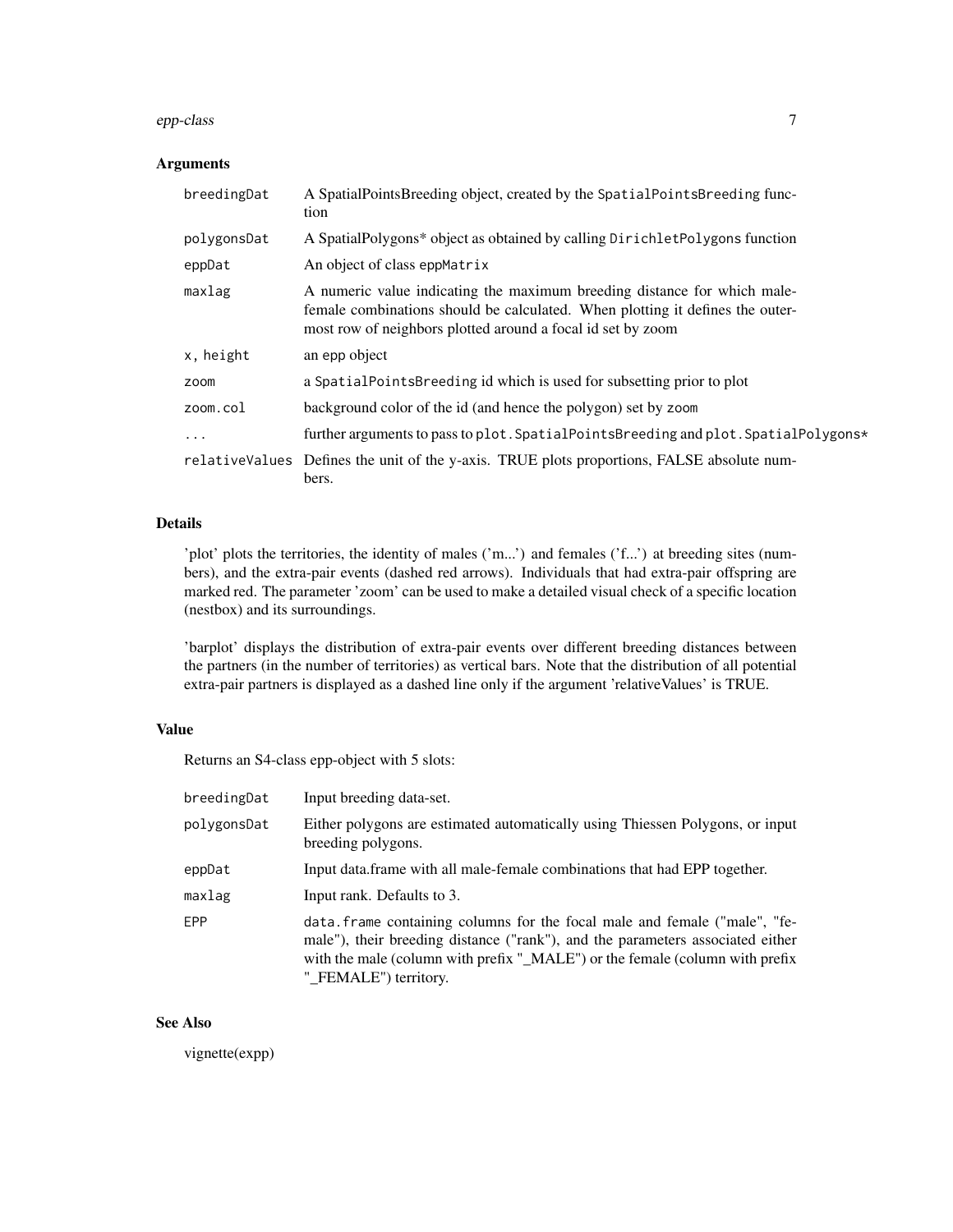#### Examples

```
### Simple example with three breeding pairs
require(expp)
# create raw data
set.seed(1310)
b = data. frame(id = as.integer(10:12), x = rnorm(3), y = rnorm(3),
male = paste0("m",1:3), female = paste0("f",1:3), xx = rnorm(3), stringsAsFactors=FALSE )
eppPairs = data.frame(male = c("m1", "m2", "m1"), female=c("f3", "f1", "f2") )
# prepare data
breedingDat = SpatialPointsBreeding(b, id = 'id', coords = \sim x + y, breeding = \sim male + female)
polygonsDat = DirichletPolygons(breedingDat)
eppDat = eppMatrix(eppPairs, pairs = \sim male + female)
plot(breedingDat, eppDat)
# convert to epp class
x = \text{epp}(\text{breedingData}, \text{polygonsData}, \text{eppData}, \text{maxlag} = 3)as.data.frame(x)
#plot
plot(x)
### Example on a random data set with n breeding pairs and n/2 extra-pair paternity rate
# create raw data
set.seed(123)
n = 20b = data-frame(id = 1:n, x = rnorm(n), y = rnorm(n),male = paste0("m",1:n), female = paste0("f",1:n), xx = rnorm(n), stringsAsFactors=FALSE )
eppPairs = data.frame(male = sample(b$male, round(n/2) ), female = sample(b$female, round(n/2) ) )
# prepare data
breedingDat = SpatialPointsBreeding(b, id = 'id', coords = \sim x + y, breeding = \sim male + female)
polygonsDat = DirichletPolygons(breedingDat)
eppData = epMatrix(eppPairs, pairs = ~male + female)# convert to epp class
x = ep(p(\text{breedingData}, polygonsData, eppData, maxlag = 10))# plot
plot(x)
barplot(x)
barplot(x, relativeValues = TRUE)
### Real data example
# Raw datasets
data(bluetit_breeding)
data(bluetit_epp)
```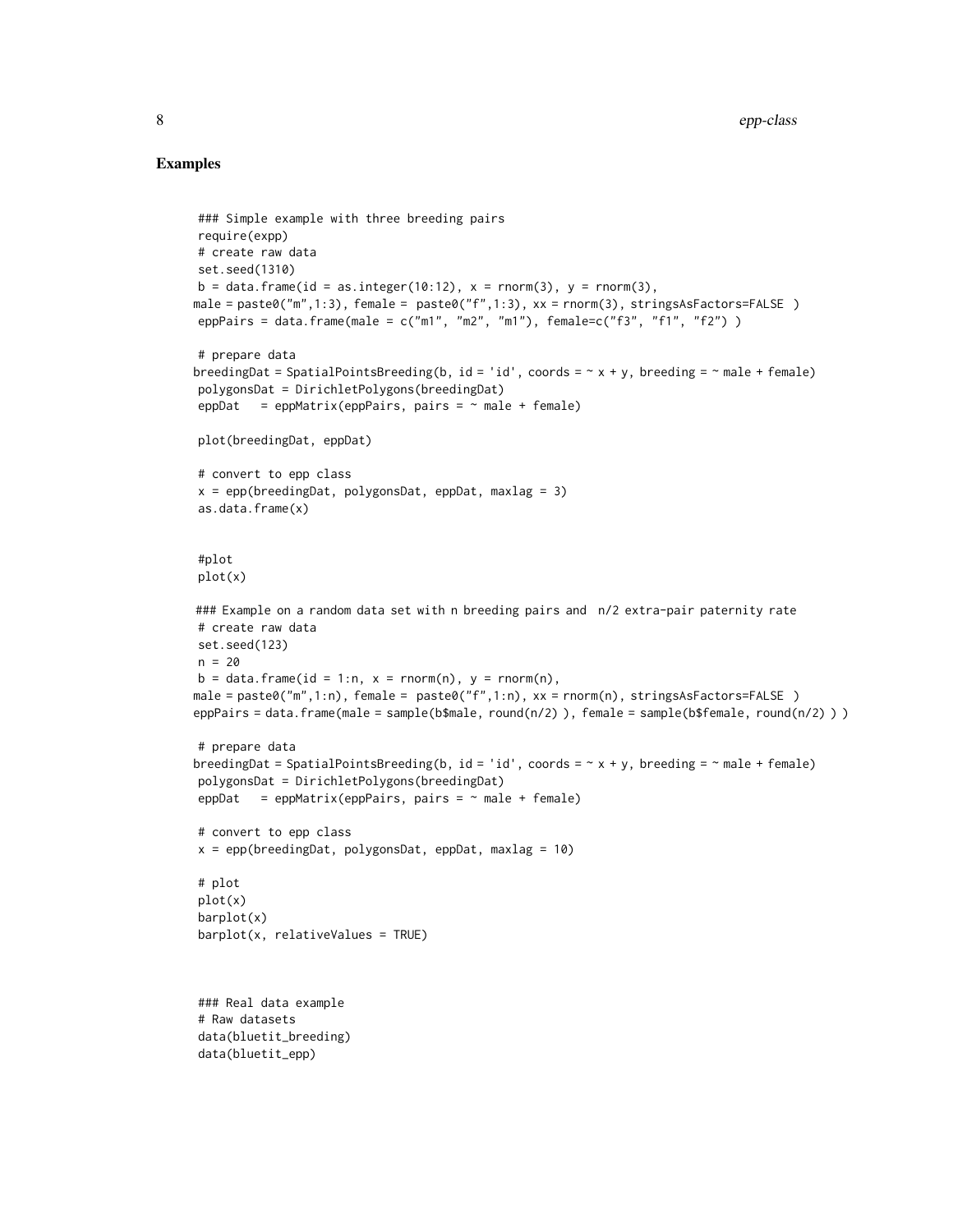#### <span id="page-8-0"></span>eppMatrix-class 9

```
# select one year
year = 2010
b = bluetit_breeding[bluetit_breeding$year_ == year, ]
eppPairs = bluetit_epp[bluetit_epp$year_ == year, ]
# prepare data
breedingDat = SpatialPointsBreeding(b, id = 'id', coords = \sim x + y, breeding = \sim male + female)
polygonsDat = DirichletPolygons(breedingDat)
eppDat = eppMatrix(eppPairs, pairs = \sim male + female)
# convert to epp class
x = epp(breedingData, polygonsData, eppData, maxlag = 2)# plot
plot(x)
barplot(x)
# plot zoom
plot(x, zoom = 120, maxlag = 3)# run model on epp probability
dat = as.data-frame(x)nrow(dat[dat$epp == 1, c('male', 'female')] )
nrow(unique(eppPairs))
if(require(lme4))
 (summary(glmer(epp ~ rank + male_age_MALE + (1|male) + (1|female),
  data = dat, family = binomial))
```
eppMatrix-class *Convert a* data.frame *to an eppMatrix object.*

#### <span id="page-8-1"></span>Description

Converts a data. frame to a eppMatrix object using a ~male+female formula.

#### Usage

```
eppMatrix(data, pairs = \negmale + female)
```
#### Arguments

| data  | a data.frame                                                                      |
|-------|-----------------------------------------------------------------------------------|
| pairs | a formula indicating the extra-pair male and the extra-pair female in that order. |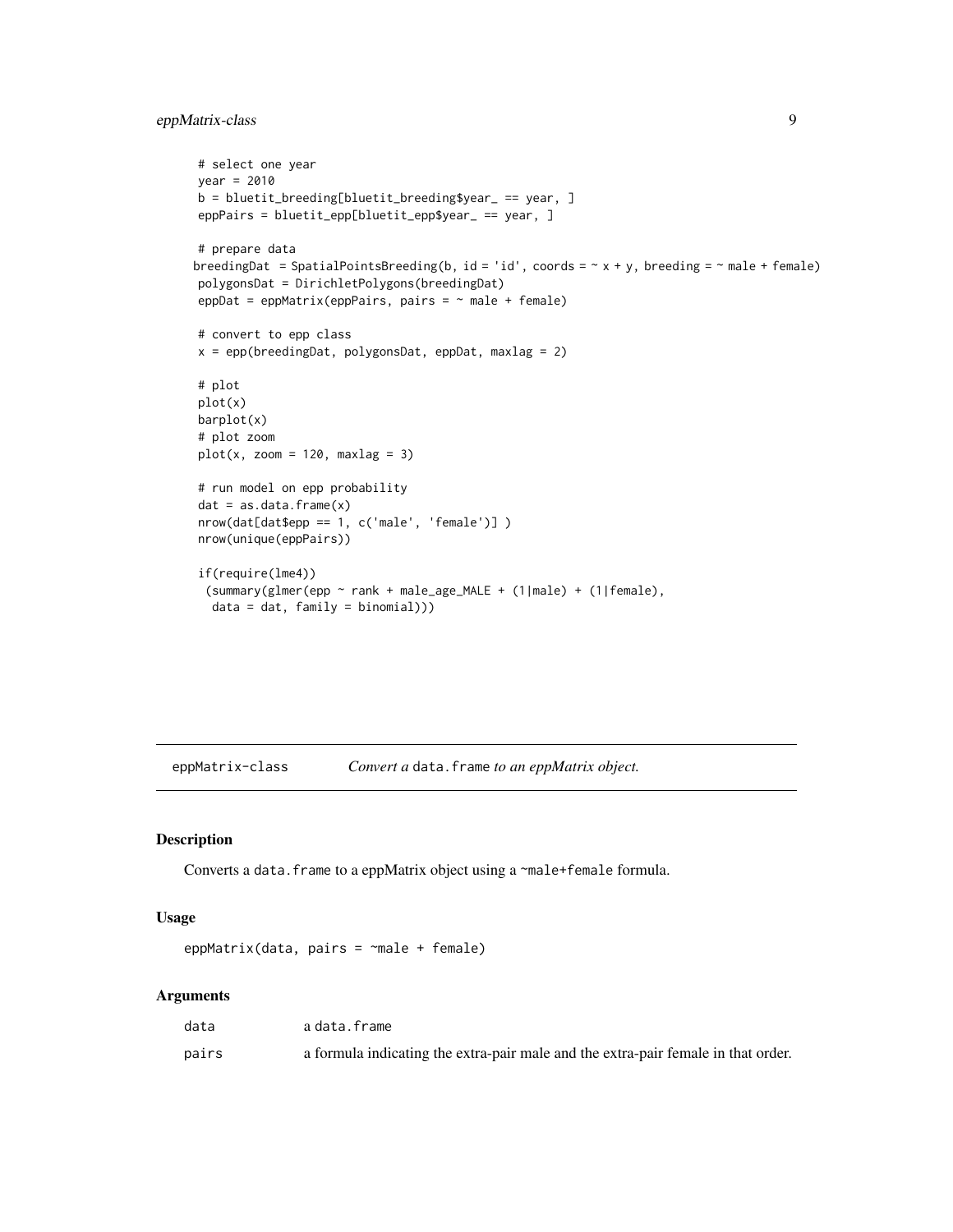#### <span id="page-9-0"></span>Value

An object of class eppMatrix with two slots.

#### **Slots**

male extra-pair male ID-s as character vectors

female extra-pair female ID-s as character vectors

#### See Also

[epp](#page-5-1)

#### Examples

```
eppPairs = data.frame(male = c("m1", "m2", "m1"), female=c("f3", "f1", "f2") )
e = epMatrix(eppPairs, pairs = ~ male + female)class(e)
showClass("eppMatrix")
data(bluetit_breeding)
data(bluetit_epp)
b = bluetit_breeding[bluetit_breeding$year_ == 2010, ]
eppPairs = bluetit_epp[bluetit_epp$year_ == 2010, ]
breedingDat = SpatialPointsBreeding(b, id = 'id', coords = \sim x + y, breeding = \sim male + female)
eppDat = eppMatrix(eppPairs, pairs = \sim male + female)
plot(breedingDat, eppDat)
```
<span id="page-9-1"></span>eppSimDat *Type I error rate simulations*

#### Description

A helper function to perform Type I error rate simulations.

#### Usage

```
eppSimDat(
 N = 10,
 meanClutch = 10.
 eppRate = 0.1,
 eppMax = 12,
 eppMales = 0.35,
 nlags = 3)
```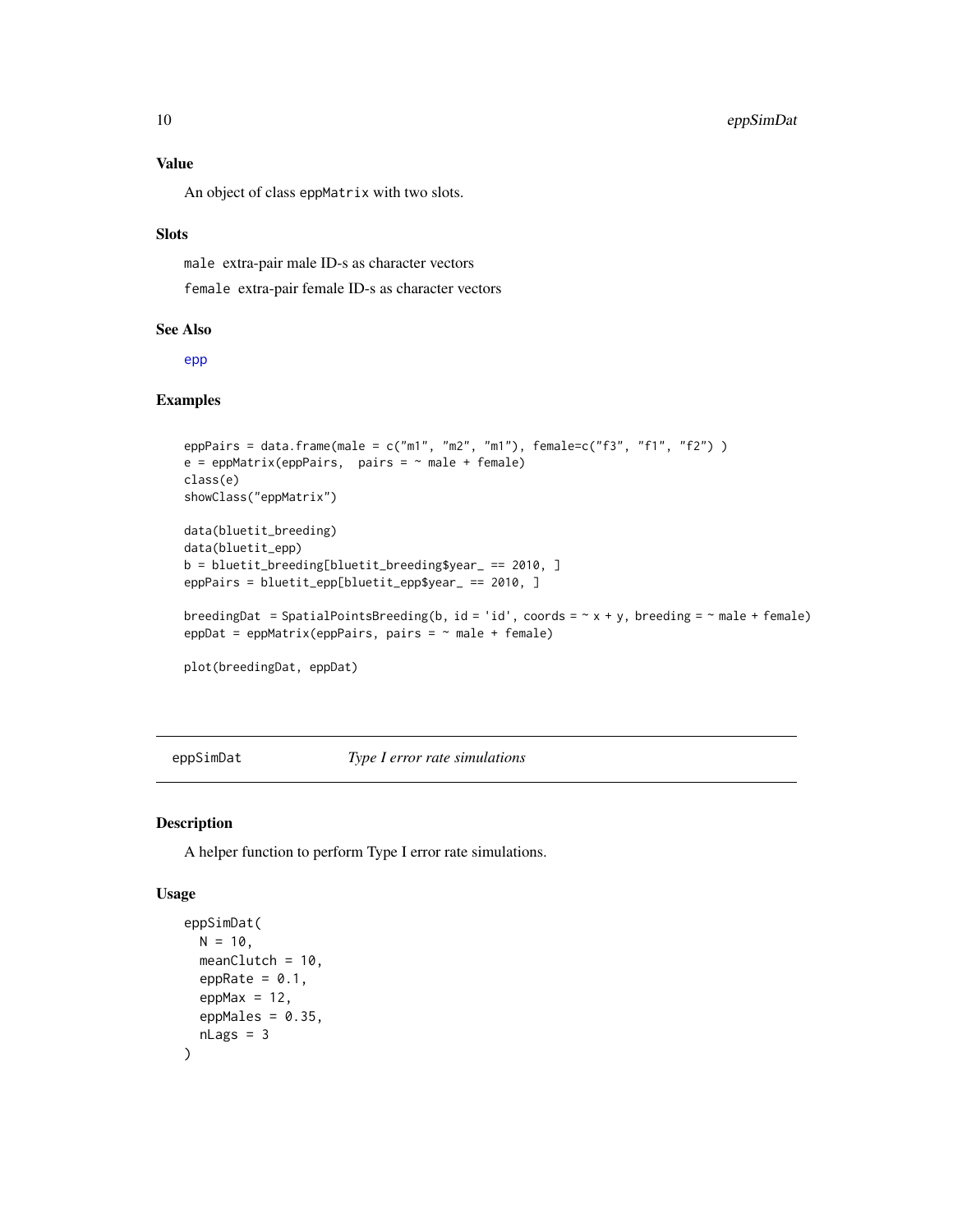#### <span id="page-10-0"></span>eppSimDat 11

#### **Arguments**

| N          | Number of breeding pairs; default value is 10                                                     |
|------------|---------------------------------------------------------------------------------------------------|
| meanClutch | Mean clutch size (integer); clutch size it is assumed to be Poisson distributed;<br>default is 10 |
| eppRate    | Proportion of extra-pair young in population; default is 0.10                                     |
| eppMax     | Maximum number of extra-pair young by male; default is 12                                         |
| eppMales   | Proportion of extra-pair males in population; default is 0.35                                     |
| nLags      | maxlag parameter to pass to DirichletPolygons                                                     |

#### Details

All default values match the values found in one of our study populations ('Westerholz').

#### Value

An object of class [epp](#page-5-1) The data. frame of the EPP slot contains two variable (trait\_MALE trait\_FEMALE ) simulated independent from the epp variable.

#### Examples

```
d = eppSimDat()
plot(d)
# Type I error rate simulation
require(lme4)
pval_glmer = vector(mode = "numeric", length = \theta)
pval_glm = vector(mode = "numeric", length = \theta)
# For meaningful results increase i to e.g. 500 and N in eppSimDat to e.g. 120
for(i in 1:5) \{x = as.data frame(eppSimData(N = 25, meanCluster = 10, epplate = 0.10, eppMax = 12,eppMales = 0.35, nLags = 3))
  fmlglmer = glmer(epp ~ nink + trait\_MALE + trait\_FEMALE + (1 | male) + (1 | female),
  data = x, family = binomial, nAGQ = 0)
  fmglmer = update(fm1glmer, epp ~ 1 + (1 | male) + (1 | female))pval_glmer[i] = anova(fm0glmer, fm1glmer)$"Pr(>Chisq)"[2]
  fmlglm = glm(epp \sim rank + trait\_MALE + trait\_FEMALE, data = x, family = binomial)
  fmglm = update(fmlglm, epp ~ 1)pval_glm[i] = anova(fm0glm, fm1glm, test = "Chisq")$"Pr(>Chi)"[2]
 print(i)
 }
# Type I error rate of glmer models
```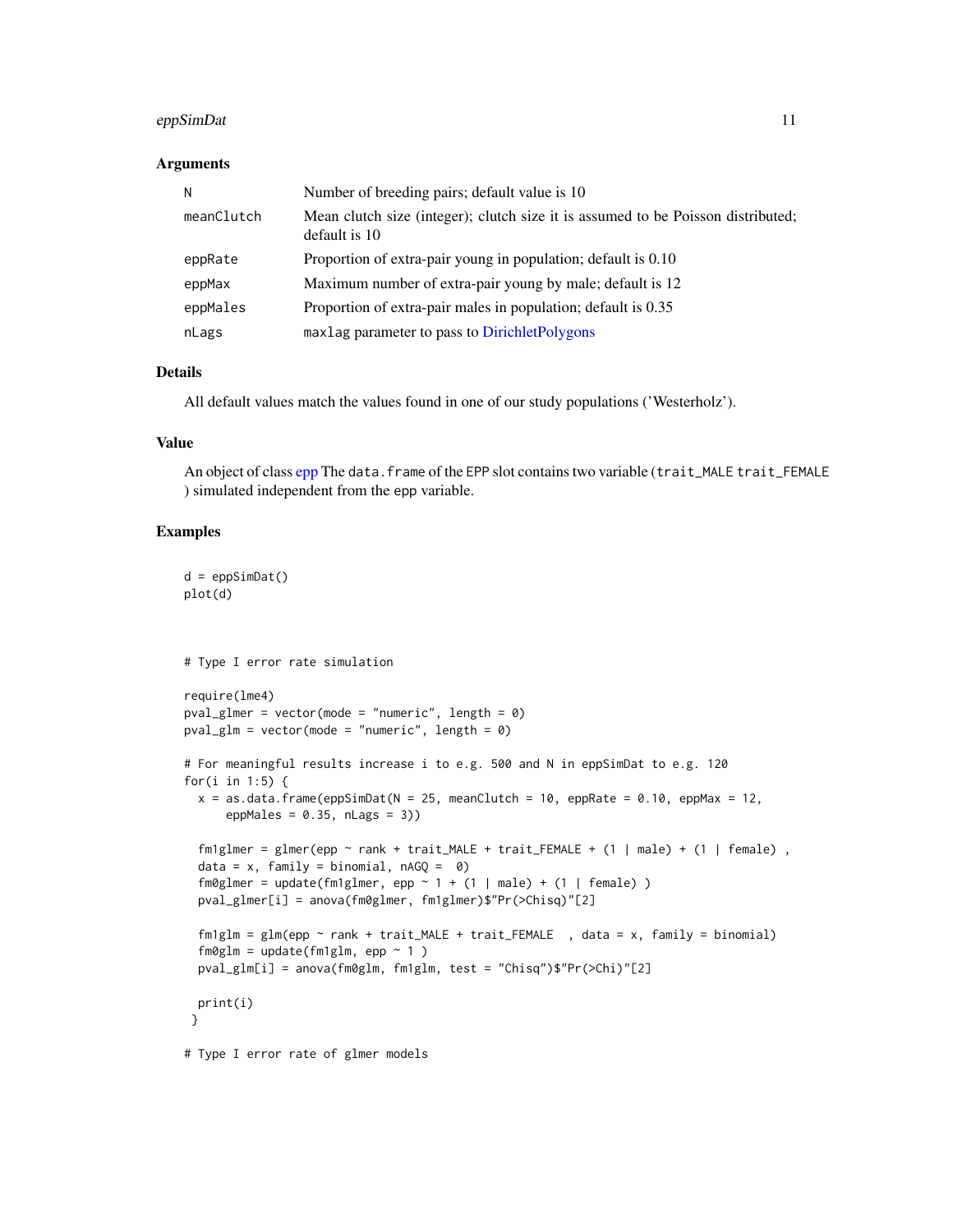```
table(pval_glmer<0.05)[2]/length(pval_glmer)
```
# Type I error rate of the equivalent glm models table(pval\_glm<0.05)[2]/length(pval\_glm)

<span id="page-11-1"></span>neighborsDataFrame *Convert a* nb *object to* data.frame*.*

#### Description

Convert an object of class nb in package spdep or a list of nb objects to data.frame.

#### Usage

```
neighborsDataFrame(nb)
```
higherNeighborsDataFrame(nb, maxlag)

#### Arguments

nb an object of class nb maxlag maximum lag, see [nblag](#page-0-0)

#### Value

data.frame

```
SpatialPointsBreeding-class
                    Converts a data.frame to an object of class
                    SpatialPointsBreeding
```
#### <span id="page-11-2"></span>Description

Converts a [data.frame](#page-0-0) to a SpatialPointsBreeding object. The SpatialPointsBreeding class extends [SpatialPointsDataFrame](#page-0-0) with three extra slots defining the id (i.e. nest or breeding box) and the pair identity (i.e. male and female), respectively.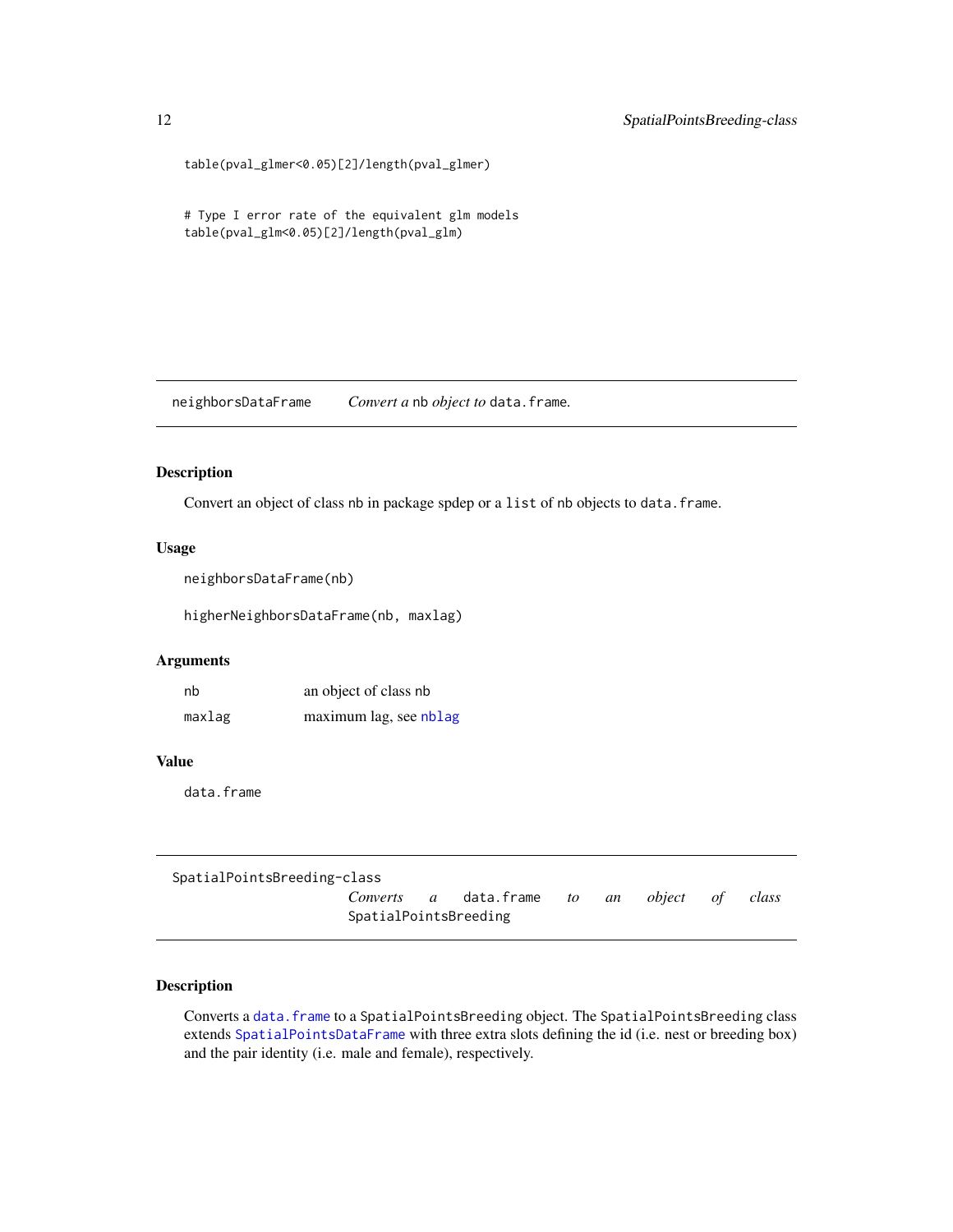#### <span id="page-12-0"></span>Usage

```
SpatialPointsBreeding(
  data,
 proj4string,
 coords = -x + y,
 breeding = \negmale + female,
 id
)
## S4 method for signature 'SpatialPointsBreeding, missing'
plot(
 x,
 pch = 20,
 axes = FALSE,add = FALSE,
 xlim = NULL,
 ylim = NULL,
  ...,
 cex = 1,
 col = "grey",1wd = 1,bg = "grey90"
)
## S4 method for signature 'SpatialPointsBreeding, eppMatrix'
plot(
 x,
 y,
 pch = 20,
 axes = FALSE,add = FALSE,xlim = NULL,ylim = NULL,
  ...,
 cex = 1,
  col = "grey",col.epp = "red",1wd = 1,lty = 2,bg = "grey90"\lambda
```
### Arguments

| data        | a data. Frame containing the coordinates (e.g. "x","y"), the location id, and the<br>pair identity (e.g. "male", "female") together with any other optional variables<br>(e.g. individuals or nest traits). |
|-------------|-------------------------------------------------------------------------------------------------------------------------------------------------------------------------------------------------------------|
| proj4string | A CRS object containing a valid proj4 string. See CRS proj4string for details.                                                                                                                              |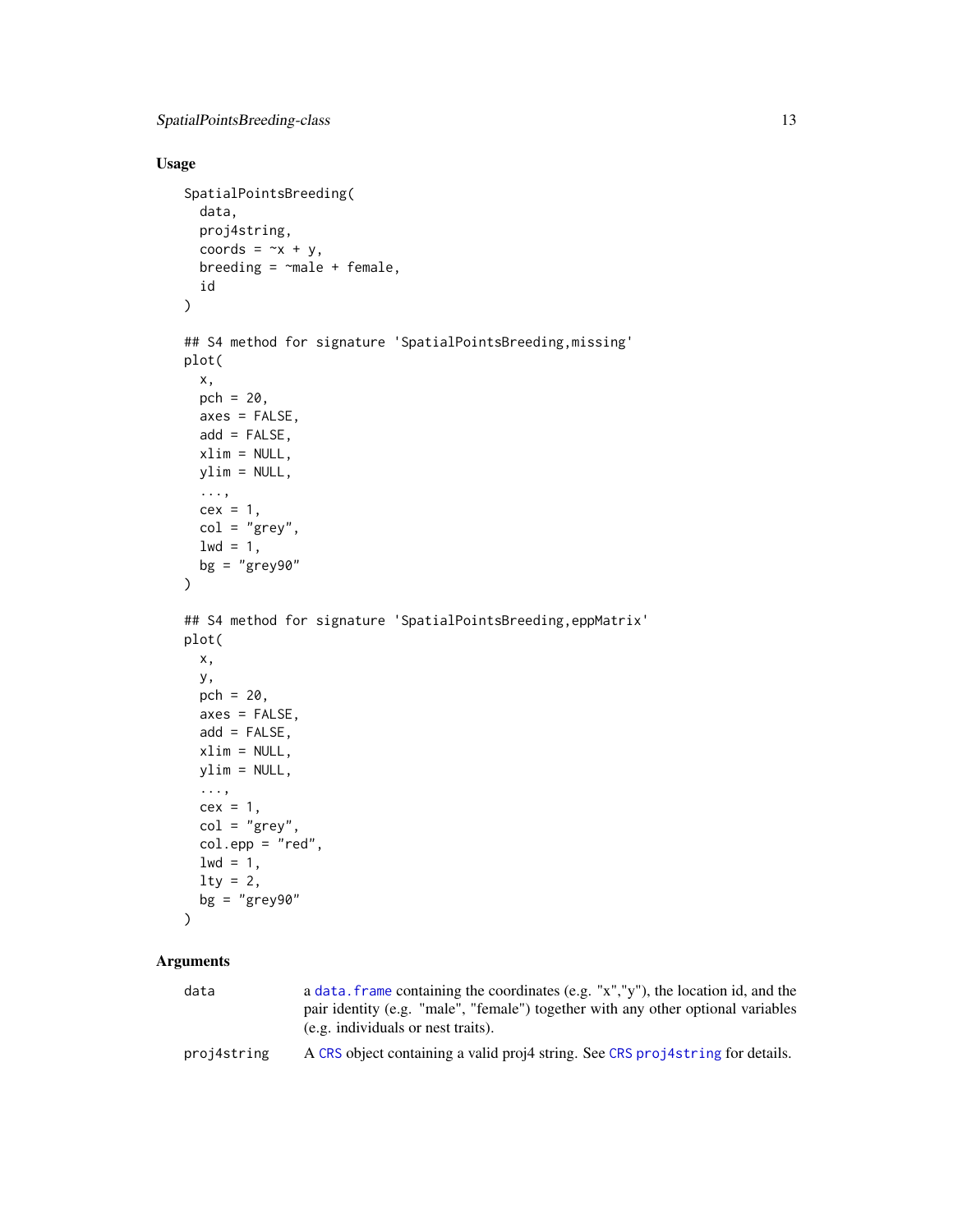<span id="page-13-0"></span>

| coords   | Formula specifying which columns in object are the spatial coordinates. Argu-<br>ment passed to coordinates |
|----------|-------------------------------------------------------------------------------------------------------------|
| breeding | One side formula defining the male and female ID in that order (e.g. $\sim$ male +<br>female)               |
| id       | Integer specifying the location id (e.g. nest box number, den ID).                                          |
| X        | a SpatialPointsBreeding object                                                                              |
| pch      | see plot.default                                                                                            |
| axes     | see plot.default                                                                                            |
| add      | see plot.default                                                                                            |
| xlim     | see plot.default                                                                                            |
| ylim     | see plot.default                                                                                            |
| .        | further arguments to pass to $plot(as(x, "Spatial")$                                                        |
| cex      | see plot.default                                                                                            |
| col      | see plot.default                                                                                            |
| lwd      | see plot.default                                                                                            |
| bg       | see plot.default                                                                                            |
| y        | an eppMatrix object                                                                                         |
| col.epp  | extra-pair partners color                                                                                   |
| lty      | see plot.default                                                                                            |
|          |                                                                                                             |

#### See Also

[epp](#page-5-1)

#### Examples

```
d = data.frame(
 x = c(4, 17, 16, 41, 41, 43, 86, 62, 71, 92, 95, 53, 34, 27, 53),y = c(3, 18, 36, 6, 18, 50, 3, 21, 40, 43, 57, 62, 62, 45, 37),id = 1:15, male = paste0('m', 1:15), female = paste0('f', 1:15),
   stringsAsFactors = FALSE)
b = SpatialPointsBreeding(d, id = 'id', breeding = "male+female)
```
plot(b)